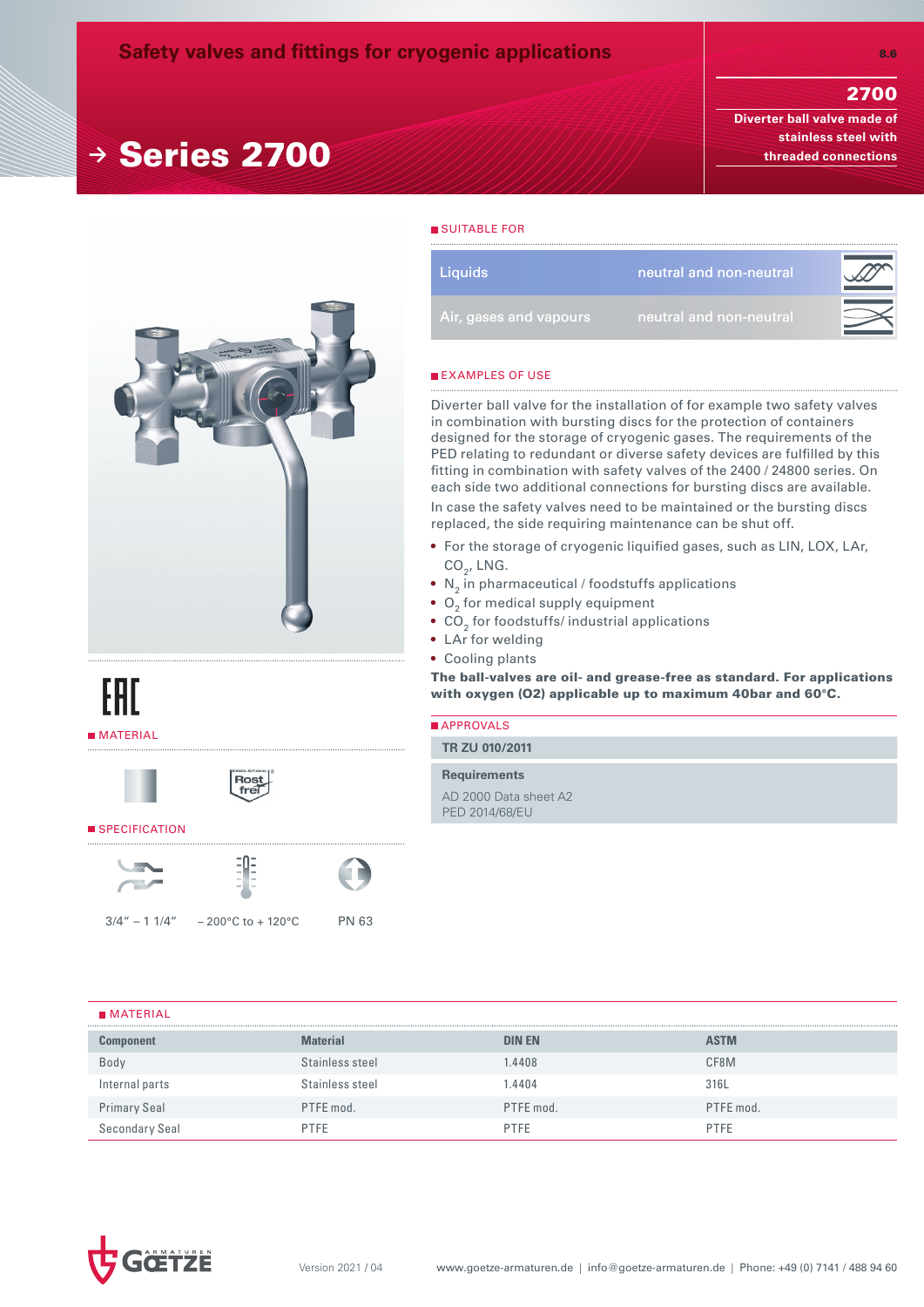| Series 2700 BALL VERSION |       |  |  |  |  |
|--------------------------|-------|--|--|--|--|
| <b>B01</b>               | -Bore |  |  |  |  |
| <b>B02</b>               | -Bore |  |  |  |  |
|                          |       |  |  |  |  |

| $\blacksquare$ MEDIUM |                    |                                                |
|-----------------------|--------------------|------------------------------------------------|
|                       | gaseous and liquid | Cryogenic liquified gases, vapours and liquids |
|                       |                    |                                                |

| $\blacksquare$ TYPE OF OPERATION |                                 |
|----------------------------------|---------------------------------|
| A <sub>01</sub>                  | cranked handle made of gunmetal |

| AVAILABLE NOMINAL DIAMETERS AND CONNECTION SIZES |                            |              |         |             |  |  |  |  |
|--------------------------------------------------|----------------------------|--------------|---------|-------------|--|--|--|--|
|                                                  | <b>Nominal diameter DN</b> | 15           | 20      | 25          |  |  |  |  |
| Inlet                                            |                            | $3/4$ " (20) | 1" (25) | 1 1/4" (32) |  |  |  |  |
|                                                  | $1/2$ " (15)               |              |         |             |  |  |  |  |
| Φ                                                | $3/4$ " (20)               |              |         |             |  |  |  |  |
|                                                  | (25)                       |              |         |             |  |  |  |  |

| <b>TYPE OF CONNECTION INLET / OUTLET THREADED CONNECTIONS</b> |          |                                           |                                     |  |  |  |
|---------------------------------------------------------------|----------|-------------------------------------------|-------------------------------------|--|--|--|
|                                                               | Standard | Female thread BSP-P / Female thread BSP-P | DIN EN ISO 228-1 / DIN EN ISO 228-1 |  |  |  |
| NPT-f / NPT-f                                                 |          | Female thread NPT-f / Female thread NPT-f | ANSI B1.20.1 / ANSI B1.20.1         |  |  |  |

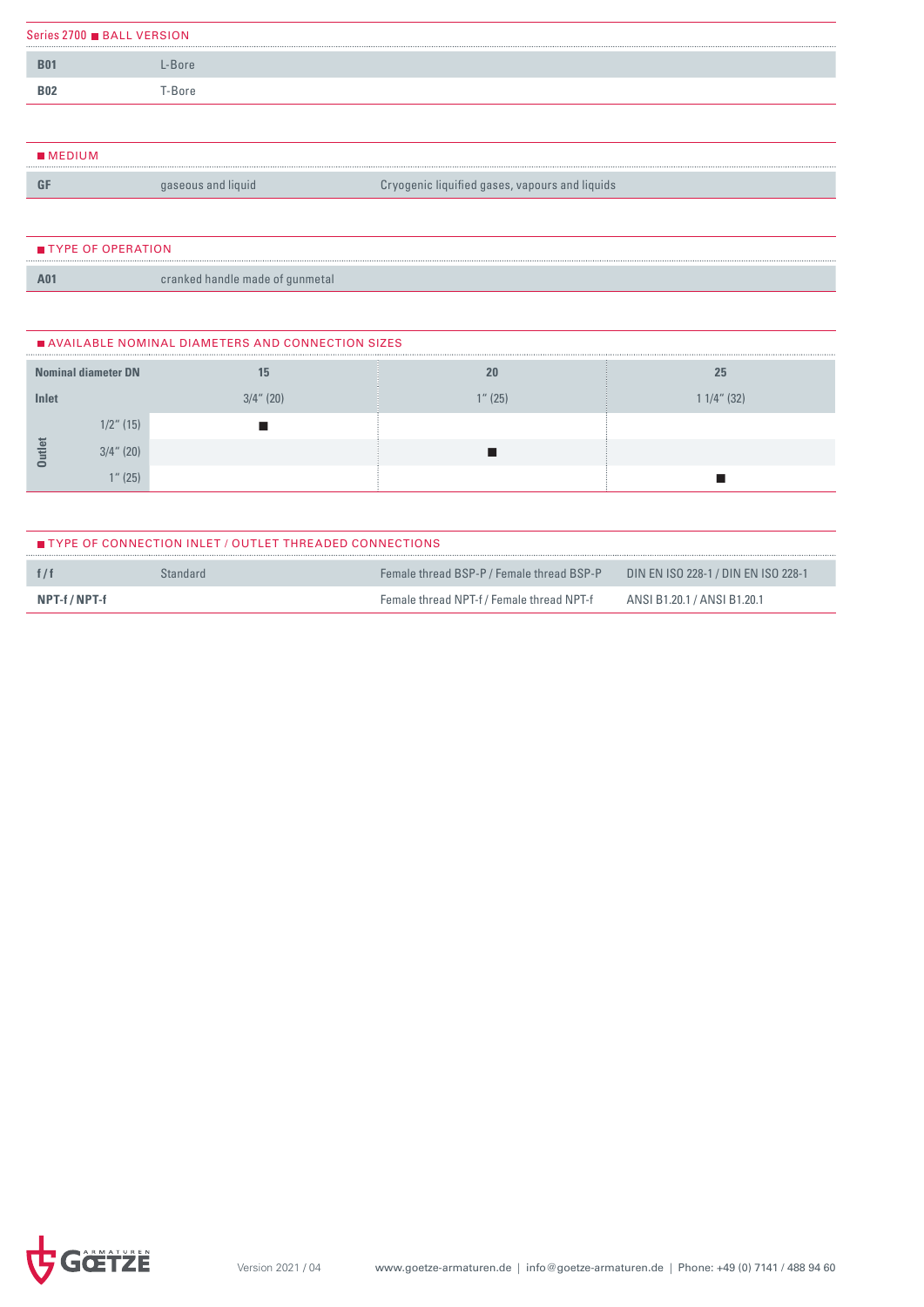| NOMINAL DIAMETERS, CONNECTIONS, INSTALLATION DIMENSIONS |                 |              |                  |                  |  |  |  |  |
|---------------------------------------------------------|-----------------|--------------|------------------|------------------|--|--|--|--|
| <b>Series 2700: Connection, installation dimensions</b> |                 |              |                  |                  |  |  |  |  |
| <b>Nominal diameter</b>                                 | <b>DN</b>       | 15           | 20               | 25               |  |  |  |  |
| <b>Connection DIN EN ISO 228</b>                        | Gi              | $3/4$ " (20) | $1^{\circ} (25)$ | $11/4$ " (32)    |  |  |  |  |
| Outlet DIN EN ISO 228                                   | Got / Gob       | $1/2$ " (15) | $3/4$ " (20)     | $1^{\circ} (25)$ |  |  |  |  |
| <b>Installation dimensions</b>                          | T1              | 20           | 20               | 21               |  |  |  |  |
| in mm                                                   | T2/T3           | 14           | 16               | 18               |  |  |  |  |
|                                                         | H1              | 37           | 41               | 46               |  |  |  |  |
|                                                         | H2              | 64           | 72               | 82               |  |  |  |  |
|                                                         | H <sub>3</sub>  | 86           | 94               | 105              |  |  |  |  |
|                                                         | H <sub>4</sub>  | 120          | 128              | 142              |  |  |  |  |
|                                                         | <b>B1</b>       | 23           | 23               | 33               |  |  |  |  |
|                                                         | <b>B2</b>       | 40           | 50               | 50               |  |  |  |  |
|                                                         | <b>B3</b>       | 45           | 52               | 55               |  |  |  |  |
|                                                         | <b>B4</b>       | 47           | 62               | 66               |  |  |  |  |
|                                                         | L1              | 198          | 231              | 265              |  |  |  |  |
|                                                         | L2              | 140          | 165              | 195              |  |  |  |  |
|                                                         | L3              | 161          | 161              | 184              |  |  |  |  |
|                                                         | SW <sub>1</sub> | 9            | 9                | 14               |  |  |  |  |
|                                                         | SW <sub>2</sub> | 30           | 36               | 41               |  |  |  |  |
|                                                         | K               | 30           | 30               | 30               |  |  |  |  |
|                                                         | G <sub>4</sub>  | M10          | M10              | M10              |  |  |  |  |
|                                                         | T <sub>4</sub>  | 10           | 10               | 10               |  |  |  |  |
|                                                         | d0              | 16           | 21,5             | 26,5             |  |  |  |  |
| <b>Test port DIN EN 228</b>                             | G1/4            | $1/4$ "      | $1/4$ "          | $1/4$ "          |  |  |  |  |
| Weight                                                  | kg              | 2,3          | 3,8              | 5,0              |  |  |  |  |
| <b>Kvs-value</b>                                        | m3/h            | 6,9          | 12,2             | 23,6             |  |  |  |  |

 $\frac{1}{\sqrt{2}}$ 

#### MAIN DIMENSIONS, INSTALLATION DIMENSIONS